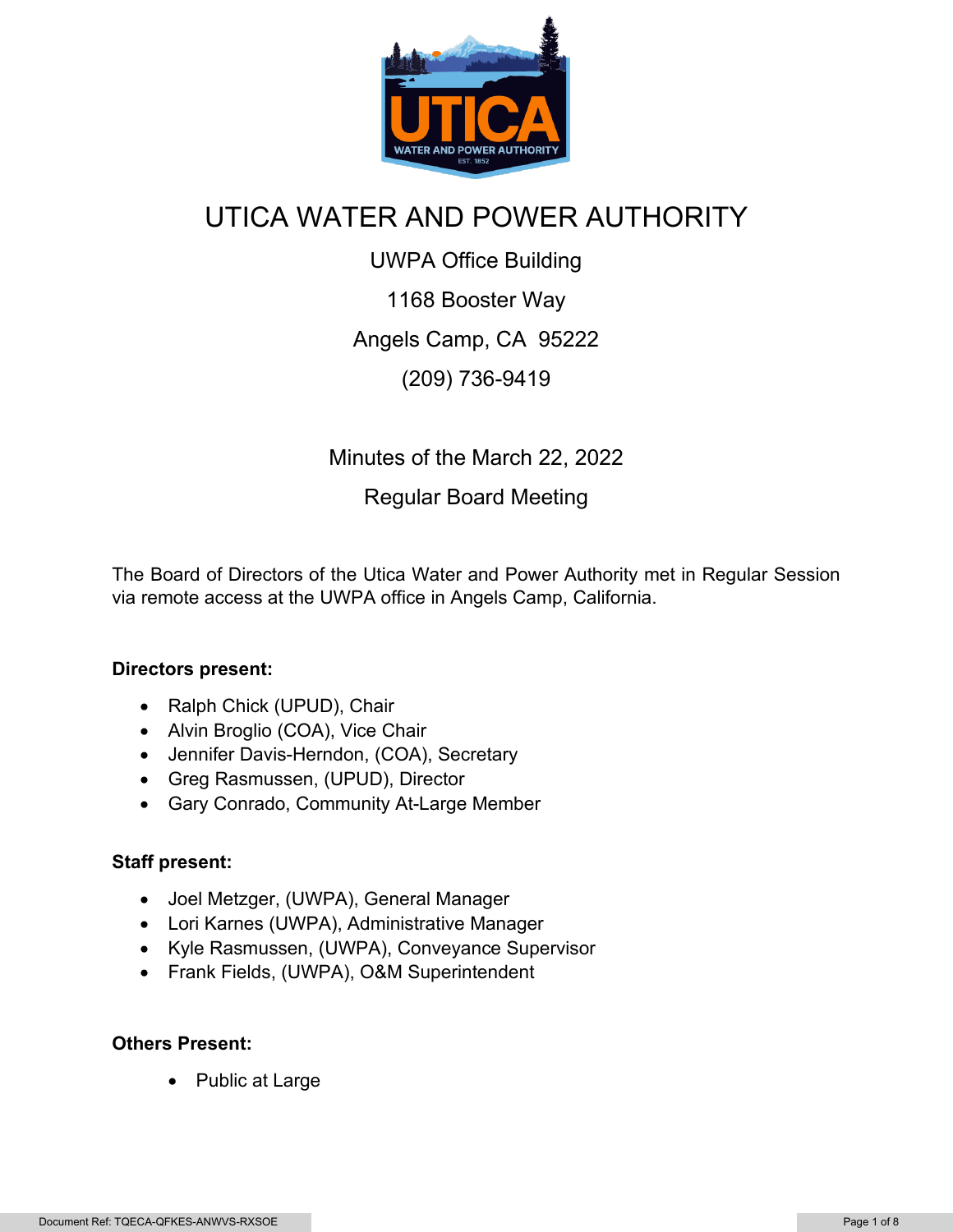#### **Item 1: CALL TO ORDER / PLEDGE OF ALLIEGIANCE**

• The meeting was called to order at 5:30 p.m. by Director Chick

#### **Item 2: ROLL CALL**

- Directors Present o Director Chick, Director Broglio, Director Rasmussen, Director Conrado.
- Directors Absent o Director Davis-Herndon

#### **Item 3: APPROVAL OF AGENDA**

- **Motion to approve:** Director Rasmussen
- **Second:** Director Broglio
- **Board Discussion:** None
- **Public Comment:** None
- **Vote:** 4-0-0
- **Ayes:** Directors Chick, Broglio, Rasmussen, Conrado
- **Noes:** None
- **Abstain:** None
- **Absent:** Director Davis-Herndon

#### **Item 4: PUBLIC COMMENT**

There was no public comment.

#### **Item 5: CONSENT CALENDAR**

- A. Approval of minutes of the regular meeting dated 2/22/22
- B. General Manager's report (Metzger)
- C. Financial reports 2/1/22 2/28/22 (Karnes)
- D. Generation report for January (Fields/Karnes)
- E. Operations report (Fields)
- F. Conveyance report (Rasmussen)
- G. Water Supply Conditions Report (Metzger)
- H. Resolution No. 22-04, COVID-19 State of Emergency Dec. (Metzger)

Director Broglio made a motion to approve the Consent Calendar.

- **Motion to approve:** Director Broglio
- **Second:** Director Conrado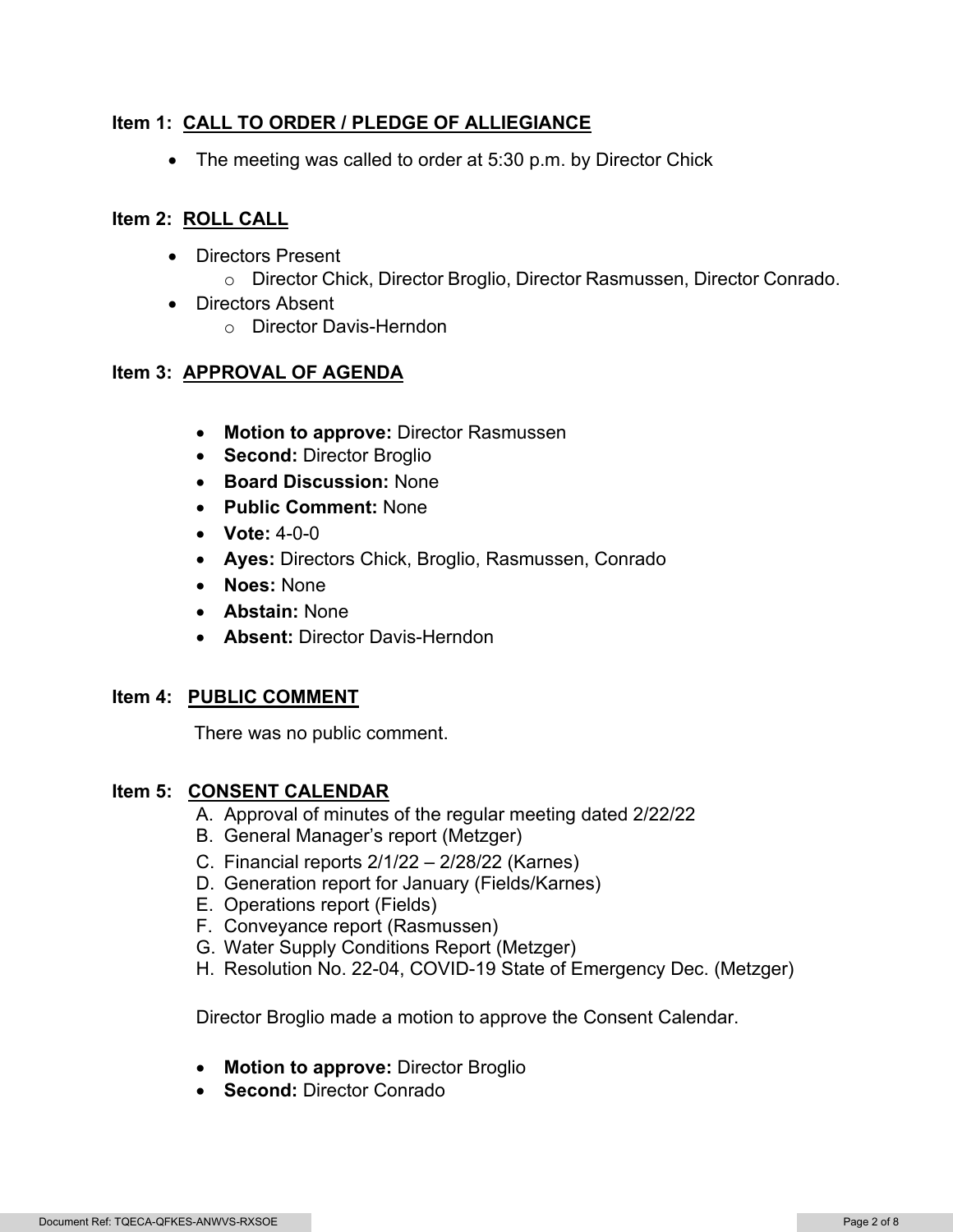- **Board Discussion:** None
- **Public Comment:** None
- **Vote:** 4-0-0
- **Ayes:** Directors Chick, Broglio, Quincy, Conrado
- **Noes:** None
- **Abstain:** None
- **Absent:** Director Davis-Herndon

Director Davis-Herndon joined the meeting at 5:34 p.m.

#### **Item 6: CLOSED SESSION**

The Board adjourned to closed session at 5:34 \_\_\_\_\_ p.m.

A. Conference with Real Property Negotiator Government Code section 54956.8 Property: Agency's water conveyance system above Murphys Powerhouse Agency negotiator: Joel Metzger, General Manager Negotiating party: Calaveras County Water District Under negotiations: Terms and conditions of use.

The Board resumed open session at 6:45 \_\_\_\_\_\_\_\_ p.m.

No reportable action from closed session.

#### **Item 7: REGULAR AGENDA**

Discussion and possible action on all items

A. GIS Mapping Presentation from Websoft Developers (Metzger)

Metzger introduced Sean Dingman from Websoft Developers. Utica has been working with this company exploring Geographic Information System (GIS) and Computerized Maintenance Management System (CMMS). The GIS mapping could be a useful tool to share with emergency responders and other agencies during a fire or other emergency. The map would have a detailed view of the conveyance system providing specific locations of Utica's critical infrastructure. Maintenance of the flume system could be documented to track when maintenance is done and develop a more comprehensive maintenance schedule for the future. There is also the potential of working with the Union Public Utility District (UPUD) and City of Angels (COA), Joint Powers Authority (JPA) members, to partner on this GIS effort and map the UPUD and COA's infrastructure that is served by Utica's system.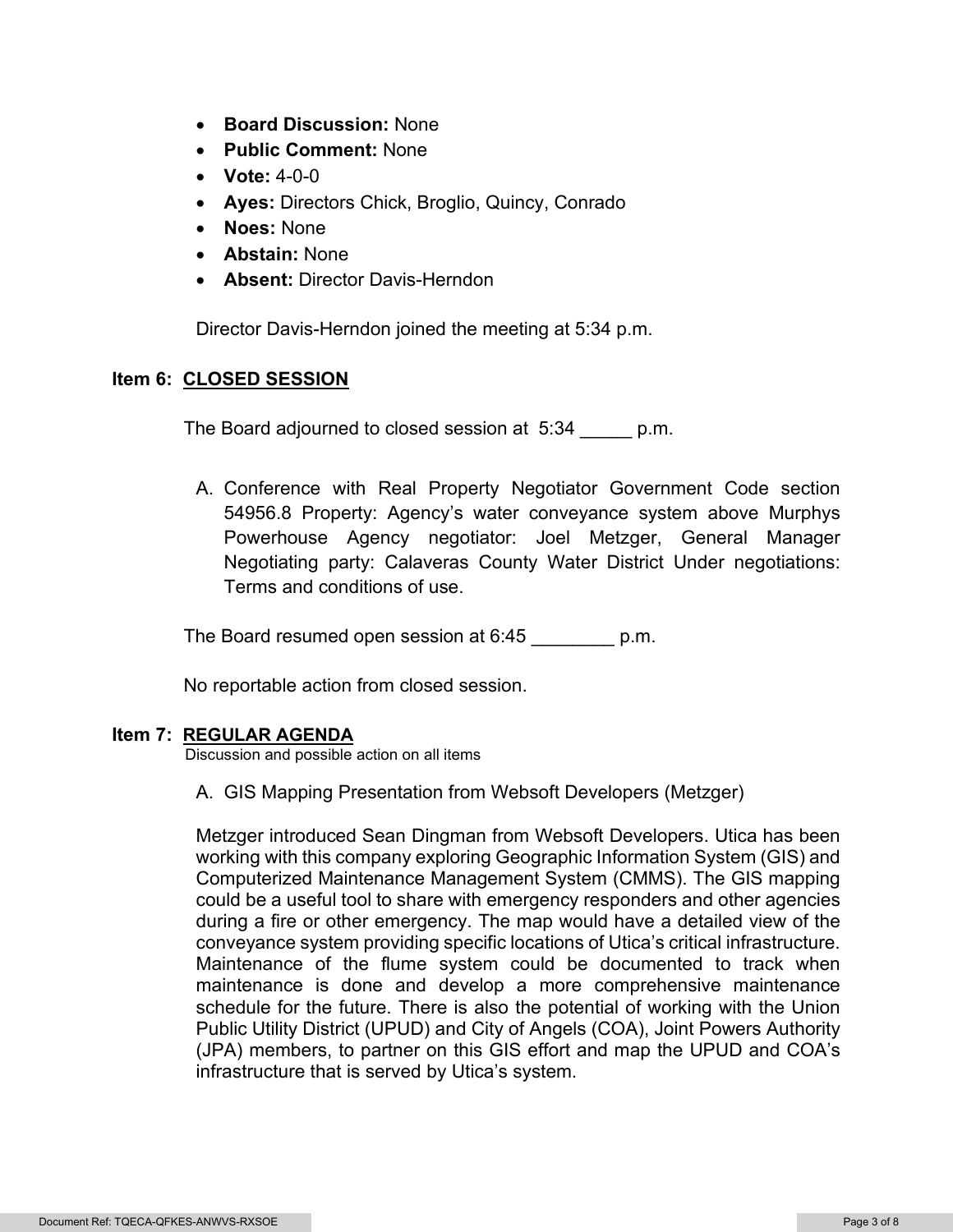Websoft specializes in GIS mapping and database professional services and has a strong focus on water, wastewater, and public works. The company has worked with local agencies as well as others in Southern California, the Bay Area and the Central Valley.

Over the past few months, Mr. Dingman performed a pilot project for Utica as a proof of concept at no charge. Beginning at Hunter Reservoir, all assets of Utica's system were mapped, which included gaging stations, valves, and animal crossings for a 1.7-mile stretch. If Utica secures Websoft's services, Mr. Dingman would map all of Utica's key assets using GIS and create a map book for field personnel that could be accessed on any device, with or without an Internet connection. The powerhouses could also be integrated into the computerized maintenance management system where institutional knowledge and maintenance schedules could be documented and tracked.

Cost is estimated at \$21,120 initially to map the Utica's system on GIS and \$2,500 annually for hosting.

Metzger informed the Board that Utica is facing a budget deficit for FY 2022-23 and may not have adequate funds for GIS and CMMS services, but he said the Federal Energy Regulatory Commission (FERC) is requiring succession planning and grant applications are requiring more detailed GIS mapping. Tracking institutional knowledge is key to Utica's future success and regulatory compliance.

Mr. Metzger said a phased approach might be the most cost effective. The first phase could include GIS mapping of the system to use for emergency response and grant applications. A later phase could include CMMS services.

The Board directed Utica's staff to continue to research grant funding that could help pay for GIS and CMMS services and put this item on the for the next Board meeting.

#### B. Irrigation Water Contractor Annual Rate Adjustments (Metzger)

Metzger reviewed the Utica Resources Committee's recommendation to increase water contractor irrigation usage fees between 3 – 5%. In 2021, the Board approved rates above Murphys Powerhouse of \$63.29/acre foot (AF) and rates below Murphys Powerhouse of \$26.59/AF.

Irrigation fees are tied to power prices and with both of Utica's powerhouses in the Renewable Market Adjusting Tariff (ReMAT) program, the irrigation fees are very close to potential lost power revenues per ReMAT contracts. The Board agreed that it wouldn't be prudent to increase the rates more than 5% given that last year the administration fee and operation and maintenance fee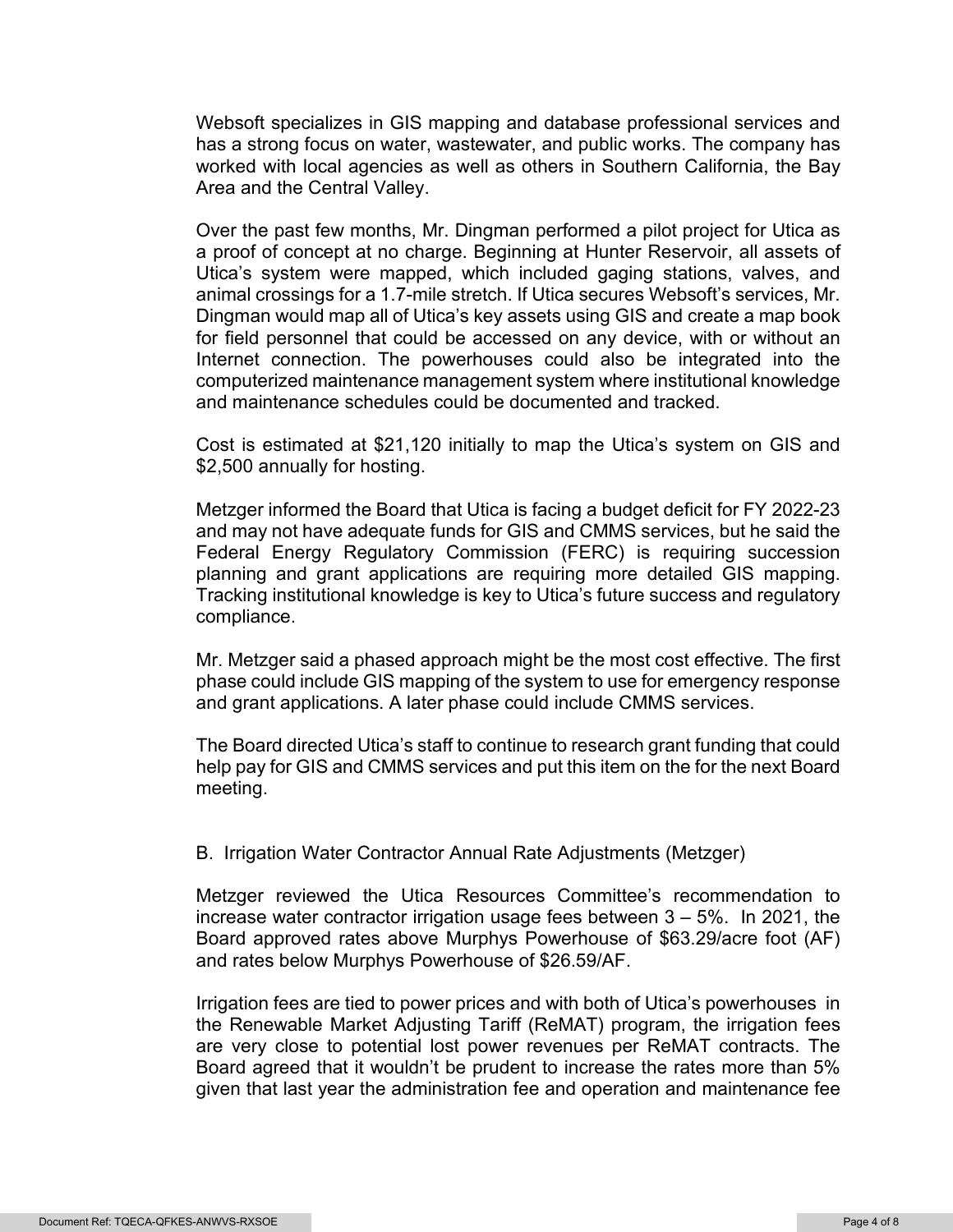increased substantially. After discussion, the Board agreed to fees for irrigators above and below the Murphys Powerhouse by 3%.

Director Conrado made the motion to increase the water usage fee by 3% for all water contractors.

- **Motion to approve:** Director Conrado
- **Second:** Director Broglio
- **Board Discussion:** None
- **Public Comment:** None
- **Vote:** 5-0-0
- **Ayes:** Directors Chick, Broglio, Davis-Herndon, Rasmussen, Conrado
- **Noes:** None
- **Abstain:** None
- **Absent:** None
- C. Consideration of Letter of Opposition to AB 1717 (Metzger)

Metzger explained this bill would affect Utica directly by requiring fuel-reduction work – paid for in part or whole by public funds –to be classified as a "public works" project, which requires prevailing wages to be paid. Staff recommended opposing this bill because it would increase the cost of crucial fuel-reduction projects protecting communities and critical infrastructure", thus reducing the pace and scale of vegetation treatment projects on the ground, due to increased costs.

After discussion, the Board agreed to direct staff to send a letter of opposition to the bill unless it is amended.

Director Davis-Herndon made a motion to approve the Letter of Opposition to AB 1717.

- **Motion to approve:** Director Davis-Herndon
- **Second:** Director Broglio
- **Board Discussion:** None
- **Public Comment:** None
- **Vote:** 5-0-0
- **Ayes:** Directors Chick, Broglio, Davis-Herndon, Rasmussen, Conrado
- **Noes:** None
- **Abstain:** None
- **Absent:** None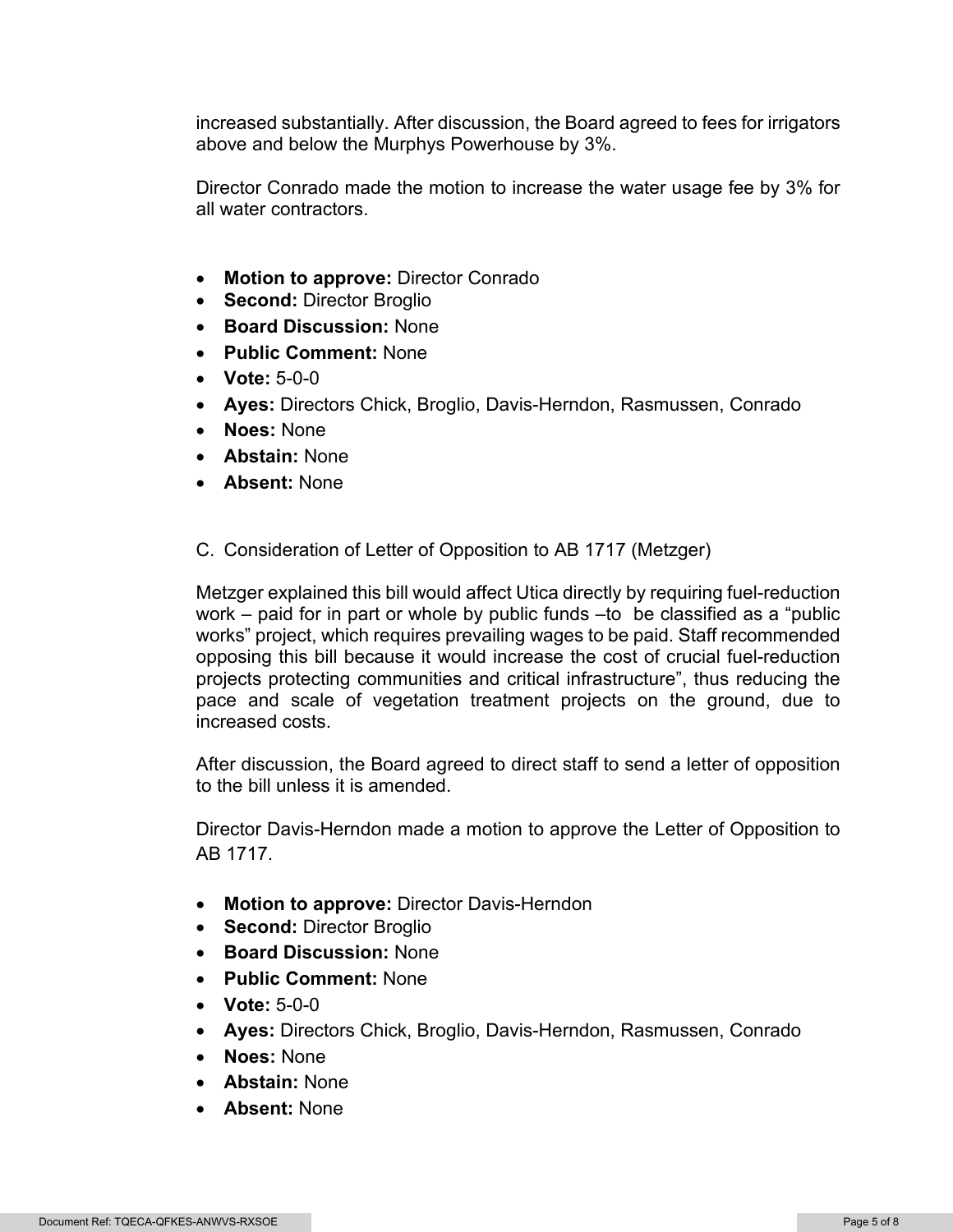D. Consideration of Letter of Opposition Unless Amended to SB 1157 (Metzger)

Metzger informed the board this letter was drafted by the Association of California Water Agencies (ACWA)in opposition to the imposition of stringent indoor water use limitations. Legislation passed in 2016 would reduce the current indoor residential water use from 48 gallons per capita daily (GPCD) to 42 (GPCD) by 2030, which is significantly lower than current water use restrictions. This will have substantial negative impacts to water providers, sanitation agencies, and recycled water providers and make water much less affordable. The substantial financial investment that public water agencies will have to make to reduce residential indoor use will only save approximately half a percent of statewide consumptive water use.

Metzger recommended the Board sign on to the joint letter opposing SB 1157 unless amended.

Director Rasmussen made a motion to approve the Letter of Opposition Unless Amended to SB 1157.

- **Motion to approve:** Director Rasmussen
- **Second:** Director Broglio
- **Board Discussion:** None
- **Public Comment:** None
- **Vote:** 5-0-0
- **Ayes:** Directors Chick, Broglio, Davis-Herndon, Rasmussen, Conrado
- **Noes:** None
- **Abstain:** None
- **Absent:** None

#### E. FY 2022-23 Budget Development Update (Metzger)\*

Metzger explained the potential revenue from Utica's ReMAT contracts based on water year tier. Projections for net increase in revenue, with both powerhouses under ReMAT contracts, ranges from \$484,000 in a Water Year 1 to \$185,000 in Water Year 6. In a Water Year 4, the projected net revenue increase is \$309,000.

Per a two-year agreement, each JPA member contributed \$405,000 in FY 2019-20 and \$417,000 in FY 2021-22. Per Utica's five-year budget projections, \$651,000 from each JPA member will be needed to balance Utica's budget in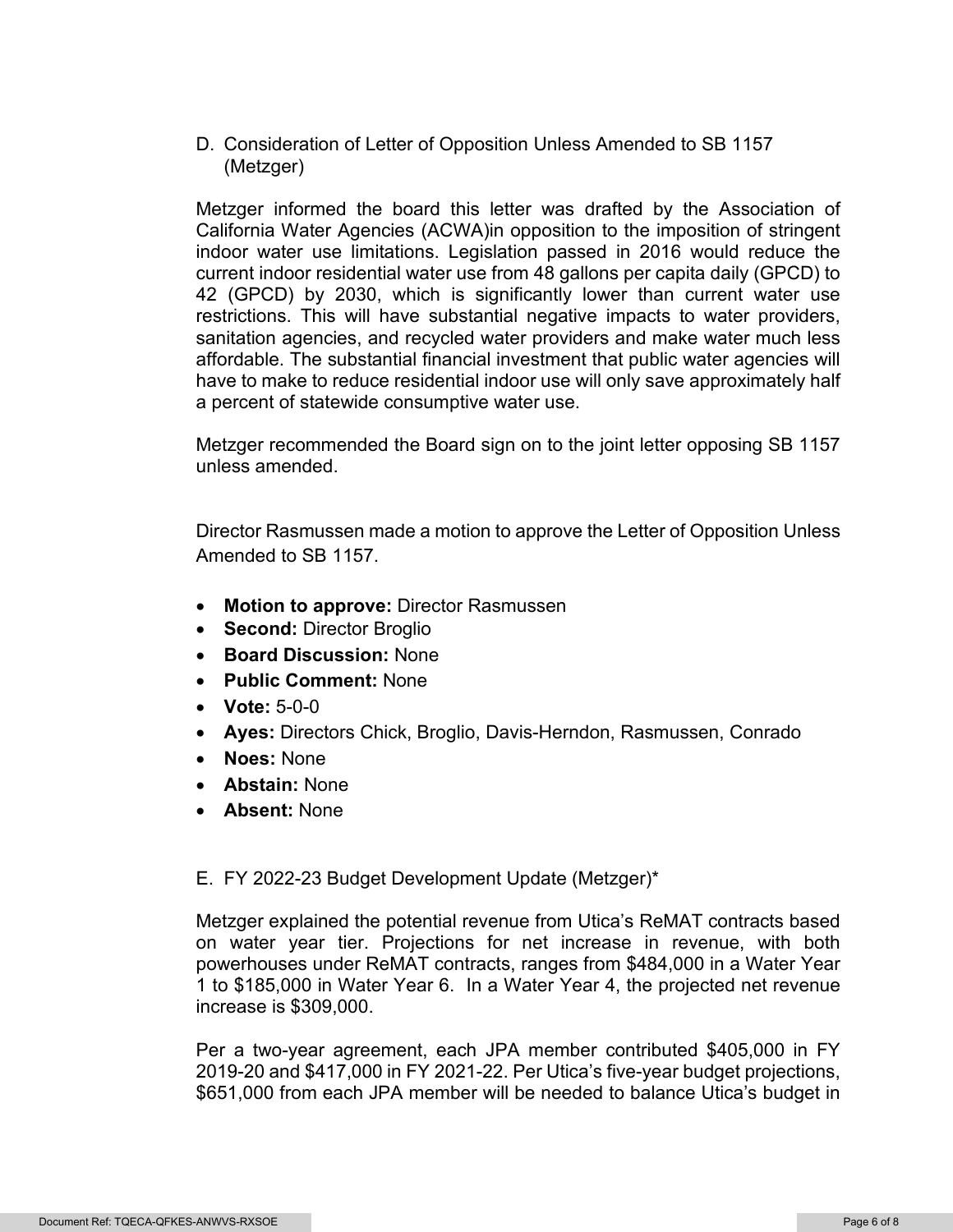FY 2022-23. In 2021-22, Utica's projected revenue was \$2,401,329 and expenses were 3,232,013, which created a deficit of \$830,684. Staff balanced the budget using carryover of \$632,918, \$80,000 from the Water Balance Fund, and \$117,766 from the Member Contribution Reserve Fund. In April 2021, the Board directed Utica staff to target reducing the carryover to 5% of overall budget.

Utica's draft budget for FY 2022-23 currently has a deficit of \$185,000. This includes new ReMAT revenue from Murphys Powerhouse and contributions of \$651,000 from each JPA member agency, per the full funding option listed in Utica's five-year budget projection.. This is important because staff is not projecting a large carryover will be available cover the deficit in the FY 2022- 23 budget.

Primary impacts to the need for member contributions are the revenue from the Murphys and Angels Powerhouses, grants, leases, and water sales. Some of the grants Utica has received have not been for planned or budgeted projects. Although the grants have provided necessary equipment to reduce the impacts of Public Safety Power Shutoffs (PSPS) and power outages, they do not necessarily reduce budgeted expenses. The Wooden Flume Grant would assist in reducing expenses, because it would help fund a planned and budgeted project. However, it does require a local match of 25%. Water sales will likely be reduced compared to prior years because of the Guaranteed Energy Production (GEP) requirement in the Murphys ReMAT contract. Increasing irrigation connections will add additional revenue, and revisiting the idea of adding a new small hydropower project could also increase revenues. Reducing regulatory costs would also provide long-term savings. The CIP is not complete and staff is working to add key projects that are not currently included, which will likely increase costs. In addition, the water year will have a substantial impact on the FY 2022-23 budget.

Metzger reiterated that necessary contributions from JPA members, for FY 2022-23 is be \$651,000 from each agency. The Board discussed long-term United States Department of Agriculture (USDA) loans and obtaining grants to relieve the burden on the JPA members in the short term. This option would spread the cost of capital improvements over multiple generations rather than relying so heavily on the JPA contributions in the next few years.. Grants can assist with CIP projects, but there are local matching requirements that Utica will have to meet to qualify for many grants, which can be a substantial amount of money.

#### **Item 8: BOARD / GENERAL MANAGER REPORTS, FUTURE AGENDA ITEMS**

A. General Manager's Report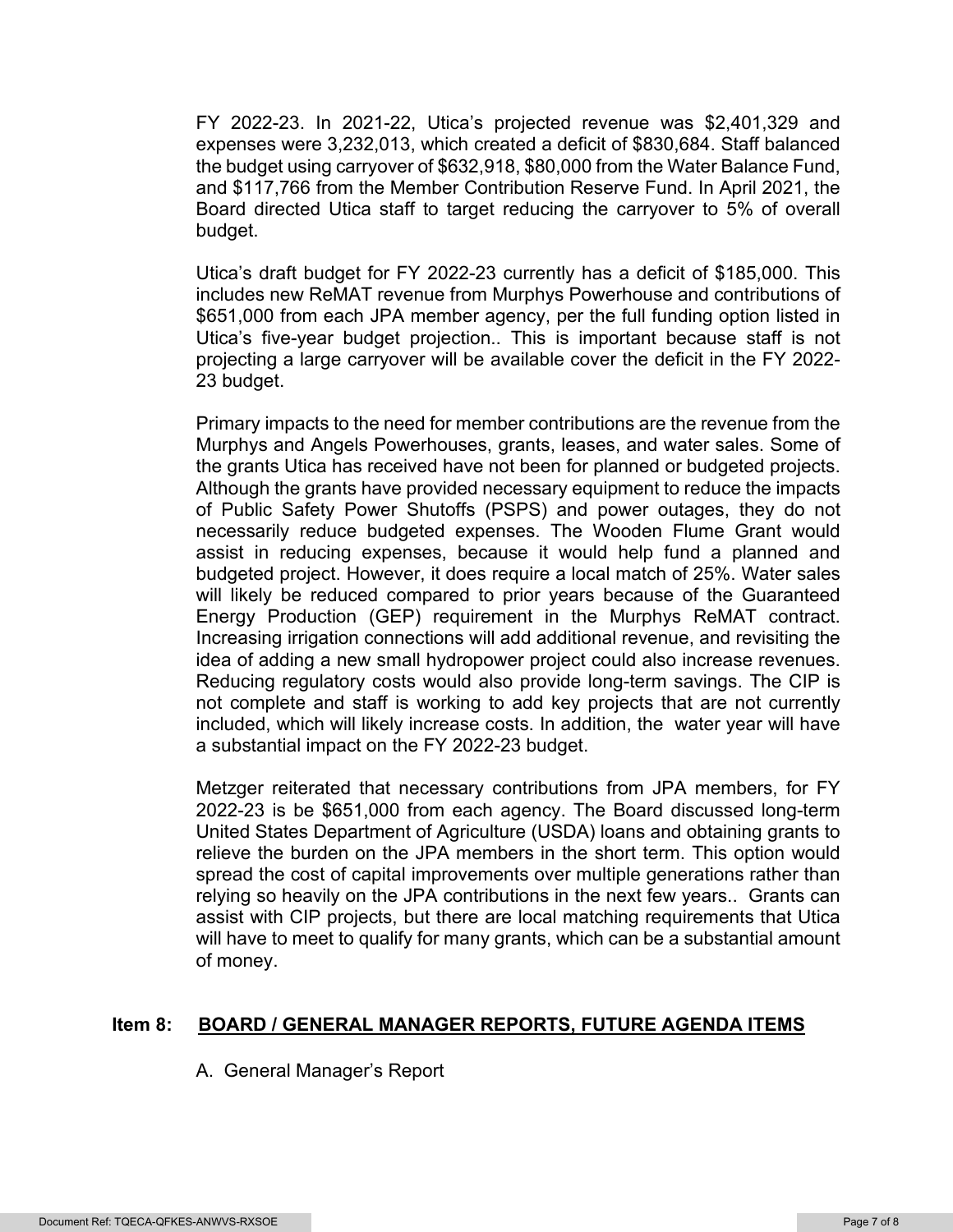Metzger gave a report on a grant-funded fuels reduction project the Calaveras Resource Conservation District (RCD) obtained. The project starts near the Murphys Afterbay and continues up the hill where it connects to Forest Meadows. This project will substantially reduce the risk of catastrophic wildfire in the area.

Mr. Kyle Rasmussen is working on clearing vegetation along the canal and spill course above and below Murphys Forebay, making repairs and preparing for upcoming Division of Safety of Dams (DSOD) and Part 12 dam inspections.

Utica received \$115,000 worth of California Conservation Corps (CCC) crew labor through Cal Fire to clear Utica's canal road between the Murphys Forebay and Darby gaging station.

B. Board Reports

#### **Item 9: UPCOMING BOARD MEETINGS AND CALENDAR EVENTS**

- $\triangleright$  Tuesday, April 26, 2022 at 5:30 p.m. Regular Board Meeting
- $\triangleright$  Tuesday, May 24, 2022 at 5:30 p.m. Regular Board Meeting

#### **Item 10: ADJOURNMENT**

The meeting was adjourned at 8:24 p.m.

Approved at the April 26, 2022 meeting:

Ralph Chick

**Chair** 

Attest:  $\mathcal{O}$  requested by  $\mathcal{O}$ 

Clerk to the Board